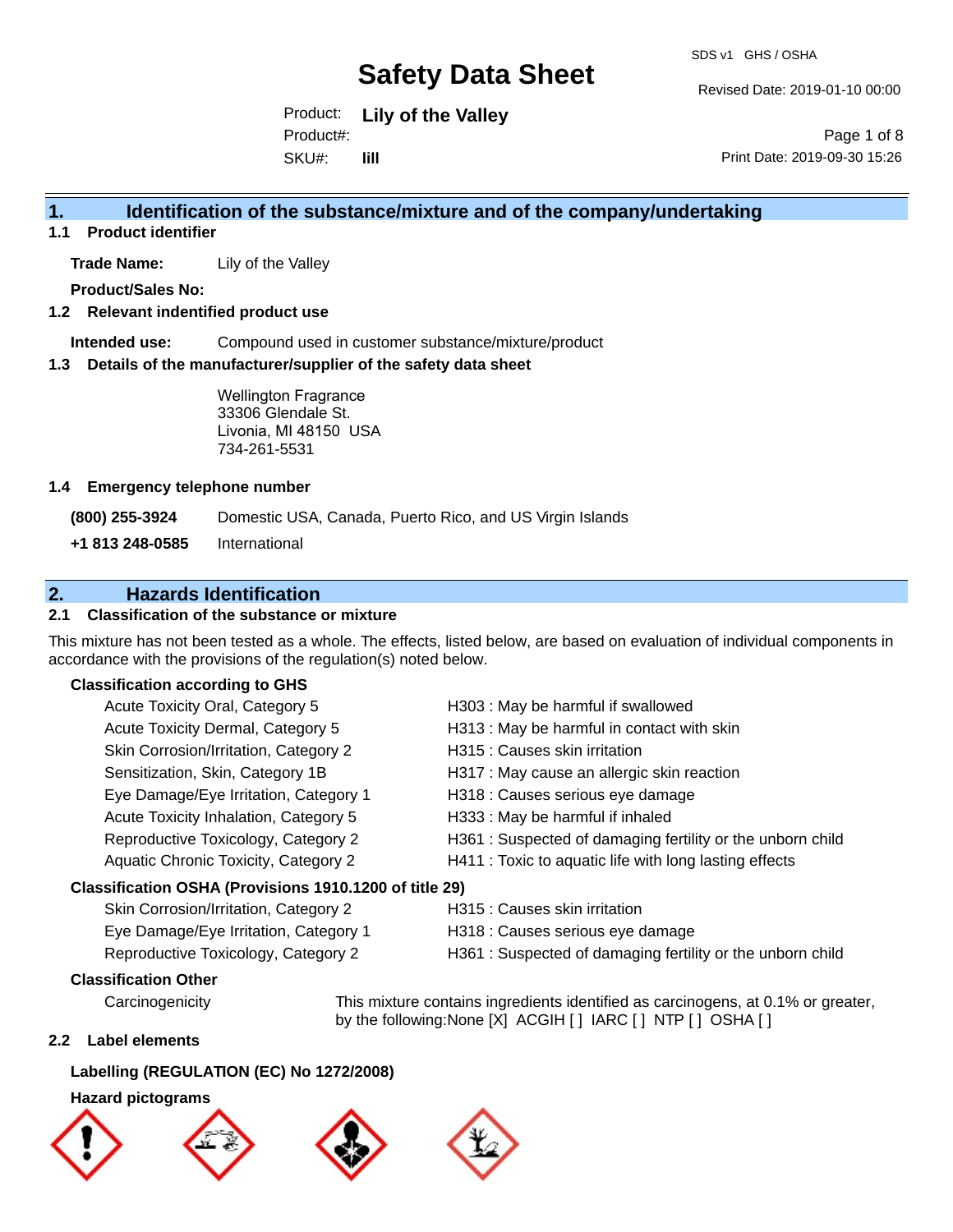## Product: **Lily of the Valley**

Product#:

SKU#: **lill** Revised Date: 2019-01-10 00:00

SDS v1 GHS / OSHA

Page 2 of 8 Print Date: 2019-09-30 15:26

| <b>Signal Word: Danger</b>      |                                                                                                                                  |
|---------------------------------|----------------------------------------------------------------------------------------------------------------------------------|
| <b>Hazard statments</b>         |                                                                                                                                  |
| H303                            | May be harmful if swallowed                                                                                                      |
| H313                            | May be harmful in contact with skin                                                                                              |
| H315                            | Causes skin irritation                                                                                                           |
| H317                            | May cause an allergic skin reaction                                                                                              |
| H318                            | Causes serious eye damage                                                                                                        |
| H333                            | May be harmful if inhaled                                                                                                        |
| H361                            | Suspected of damaging fertility or the unborn child                                                                              |
| H411                            | Toxic to aquatic life with long lasting effects                                                                                  |
| <b>Precautionary Statements</b> |                                                                                                                                  |
| <b>Prevention:</b>              |                                                                                                                                  |
| P201                            | Obtain special instructions before use                                                                                           |
| P <sub>202</sub>                | Do not handle until all safety precautions have been read and understood                                                         |
| P <sub>264</sub>                | Wash hands thoroughly after handling                                                                                             |
| P272                            | Contaminated work clothing should not be allowed out of the workplace                                                            |
| P273                            | Avoid release to the environment                                                                                                 |
| P281                            | Use personal protective equipment as required                                                                                    |
| <b>Response:</b>                |                                                                                                                                  |
| $P302 + P352$                   | IF ON SKIN: Wash with soap and water                                                                                             |
| $P304 + P312$                   | IF INHALED: Call a POISON CENTER or doctor/physician if you feel unwell                                                          |
| P305 + P351 + P338              | IF IN EYES: Rinse cautiously with water for several minutes Remove contact lenses if<br>present and easy to do. continue rinsing |
| $P308 + P313$                   | IF exposed or concerned: Get medical advice/attention                                                                            |
| P310                            | Immediately call a POISON CENTER or doctor/physician                                                                             |
| P312                            | Call a POISON CENTER or doctor/physician if you feel unwell                                                                      |
| P333 + P313                     | If skin irritation or a rash occurs: Get medical advice/attention                                                                |
| P362                            | Take off contaminated clothing and wash before reuse                                                                             |
| P363                            | Wash contaminated clothing before reuse                                                                                          |
| P391                            | <b>Collect Spillage</b>                                                                                                          |
|                                 |                                                                                                                                  |

#### **2.3 Other Hazards**

**no data available**

## **3. Composition/Information on Ingredients**

#### **3.1 Mixtures**

This product is a complex mixture of ingredients, which contains among others the following substance(s), presenting a health or environmental hazard within the meaning of the UN Globally Harmonized System of Classification and Labeling of Chemicals (GHS):

| CAS#<br>Ingredient | EC#       | Conc.<br>Range | <b>GHS Classification</b> |
|--------------------|-----------|----------------|---------------------------|
| 84-66-2            | 201-550-6 | $10 - 20 \%$   | H316; H402                |
| Diethyl phthalate  |           |                |                           |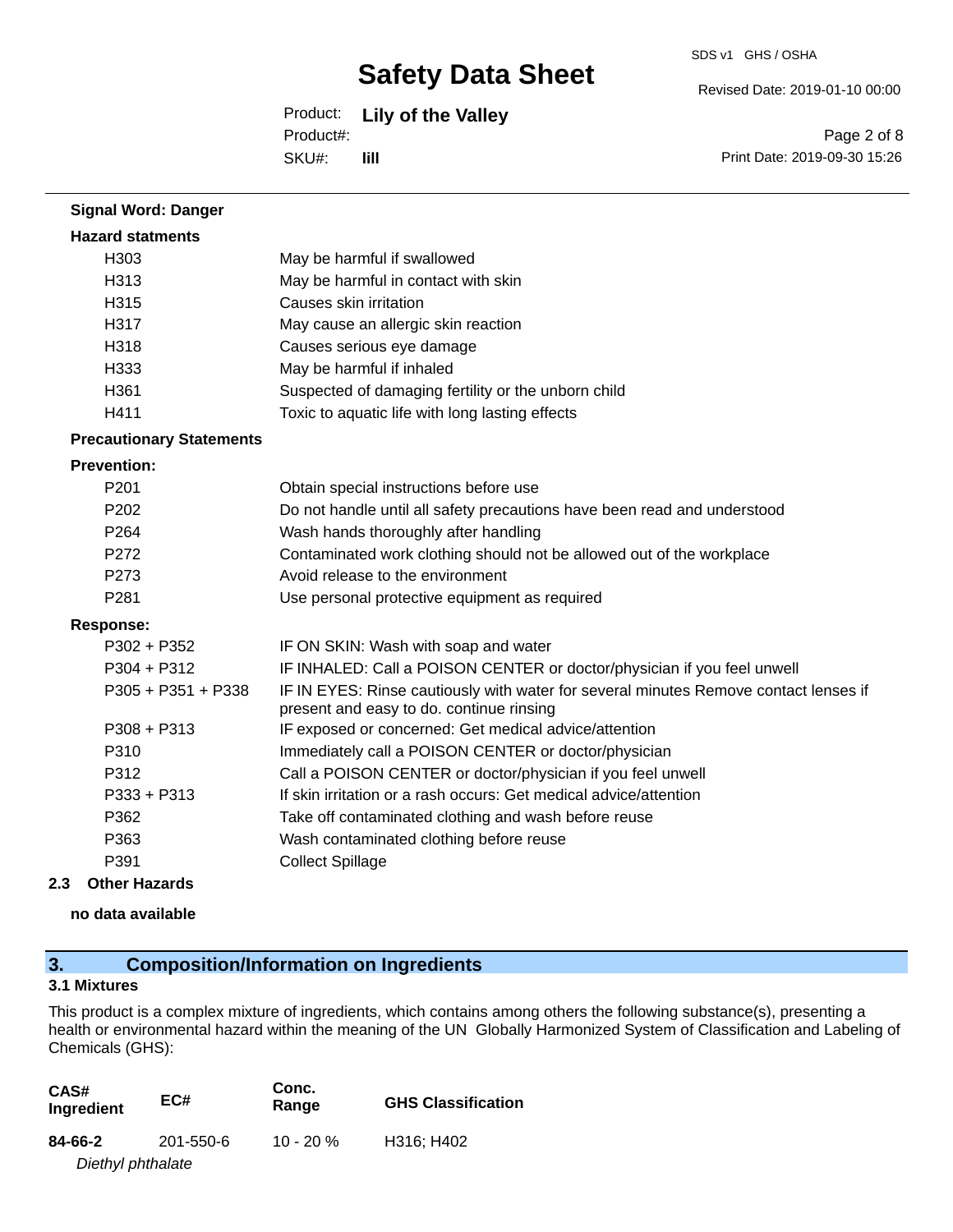SDS v1 GHS / OSHA

Revised Date: 2019-01-10 00:00

# Product: **Lily of the Valley**

Product#:

SKU#: **lill**

Page 3 of 8 Print Date: 2019-09-30 15:26

| CAS#<br>Ingredient       | EC#                                                      | Conc.<br>Range | <b>GHS Classification</b>           |
|--------------------------|----------------------------------------------------------|----------------|-------------------------------------|
| 122-40-7                 | 204-541-5                                                | 10 - 20 %      | H303; H316; H317; H401; H411        |
| Amyl Cinnamal            |                                                          |                |                                     |
| 80-54-6                  | 201-289-8                                                | 10 - 20 %      | H227; H302; H315; H317; H361; H401; |
|                          | <b>Butylphenyl Methylpropional</b>                       |                | H412                                |
| $60 - 12 - 8$            | 200-456-2                                                | $5 - 10%$      | H302; H313; H316; H319              |
| phenethyl alcohol        |                                                          |                |                                     |
| 106-24-1                 | 203-377-1                                                | $5 - 10%$      | H303; H315; H317; H318; H402        |
| Geraniol                 |                                                          |                |                                     |
| 120-51-4                 | 204-402-9                                                | $5 - 10%$      | H302; H313; H400; H411              |
| <b>Benzyl Benzoate</b>   |                                                          |                |                                     |
| 107-75-5                 | 203-518-7                                                | $2 - 5%$       | H317; H319; H402                    |
| Hydroxycitronellal       |                                                          |                |                                     |
| 106-25-2                 | 203-378-7                                                | $2 - 5%$       | H303; H315; H317; H319; H401        |
| Nerol                    |                                                          |                |                                     |
| 106-22-9                 | 203-375-0                                                | $2 - 5%$       | H303; H313; H315; H317; H319; H401  |
| Citronellol              |                                                          |                |                                     |
| 140-11-4                 | 205-399-7                                                | $2 - 5%$       | H303; H401; H412                    |
| Benzyl acetate           |                                                          |                |                                     |
| 13828-37-0               | 237-539-8                                                | $2 - 5%$       | H317; H401                          |
| cis-p-Menthan-7-ol       |                                                          |                |                                     |
| 118-58-1                 | 204-262-9                                                | $2 - 5%$       | H303; H317; H320; H401; H412        |
| <b>Benzyl Salicylate</b> |                                                          |                |                                     |
| 78-70-6                  | 201-134-4                                                | $1 - 2%$       | H227; H303; H315; H317; H319; H402  |
| Linalool                 |                                                          |                |                                     |
| $106 - 21 - 8$           | 203-374-5                                                | $1 - 2%$       | H303; H315; H319; H401; H411        |
|                          | 3,7-Dimethyl-1-octanol                                   |                |                                     |
| $98 - 55 - 5$            | 202-680-6                                                | $1 - 2%$       | H227; H303; H315; H319; H401        |
| <b>Terpineol</b>         |                                                          |                |                                     |
| 1222-05-5                | 214-946-9                                                | $1 - 2%$       | H316; H400; H410                    |
|                          | Hexamethylindanopyran                                    |                |                                     |
| 105-87-3                 | 203-341-5                                                | $0.1 - 1.0 %$  | H315; H317; H401; H412              |
| Geranyl Acetate          |                                                          |                |                                     |
|                          | See Section 16 for full text of GHS classification codes |                |                                     |

See Section 16 for full text of GHS classification codes which where not shown in section 2

Total Hydrocarbon Content  $(\% w/w) = 0.00$ 

| 4.<br><b>First Aid Measures</b>          |                                                                                                 |
|------------------------------------------|-------------------------------------------------------------------------------------------------|
| Description of first aid measures<br>4.1 |                                                                                                 |
| Inhalation:                              | Remove from exposure site to fresh air and keep at rest.<br>Obtain medical advice.              |
| Eye Exposure:                            | Flush immediately with water for at least 15 minutes.<br>Contact physician if symptoms persist. |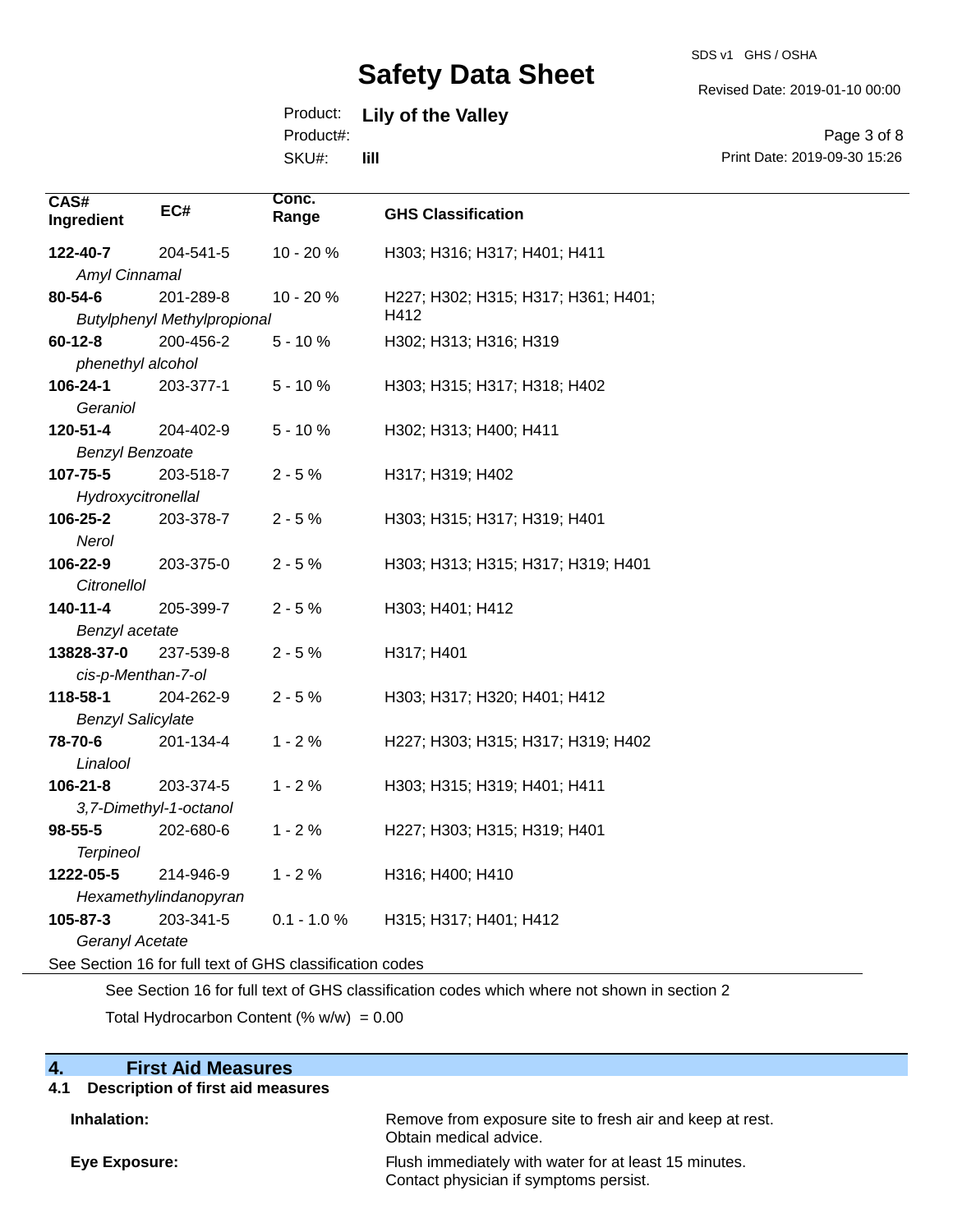SDS v1 GHS / OSHA

 $8<sub>o</sub>$ 

|                                                                 |                       | <b>JAICLY DAIA JIICCL</b>                                                      | Revised Date: 2019-01-10 00:00                                      |
|-----------------------------------------------------------------|-----------------------|--------------------------------------------------------------------------------|---------------------------------------------------------------------|
|                                                                 | Product:<br>Product#: | <b>Lily of the Valley</b>                                                      | Page 4 of 8                                                         |
|                                                                 | SKU#:                 | <b>Till</b>                                                                    | Print Date: 2019-09-30 15:26                                        |
| <b>Skin Exposure:</b>                                           |                       | Contact physician if symptoms persist.                                         | Remove contaminated clothes. Wash thoroughly with water (and soap). |
| Ingestion:                                                      |                       | Rinse mouth with water and obtain medical advice.                              |                                                                     |
| 4.2 Most important symptoms and effects, both acute and delayed |                       |                                                                                |                                                                     |
| <b>Symptoms:</b>                                                |                       | no data available                                                              |                                                                     |
| Risks:                                                          |                       | Refer to Section 2.2 "Hazard Statements"                                       |                                                                     |
|                                                                 |                       | 4.3 Indication of any immediate medical attention and special treatment needed |                                                                     |
| <b>Treatment:</b>                                               |                       | Refer to Section 2.2 "Response"                                                |                                                                     |
| 5.<br><b>Fire-Fighting measures</b>                             |                       |                                                                                |                                                                     |
| <b>Extinguishing media</b><br>5.1                               |                       |                                                                                |                                                                     |
| Suitable:                                                       |                       | Carbon dioxide (CO2), Dry chemical, Foam                                       |                                                                     |
| <b>Unsuitable</b>                                               |                       | Do not use a direct water jet on burning material                              |                                                                     |
| 5.2 Special hazards arising from the substance or mixture       |                       |                                                                                |                                                                     |
| <b>During fire fighting:</b>                                    |                       | Water may be ineffective                                                       |                                                                     |
| 5.3 Advice for firefighters                                     |                       |                                                                                |                                                                     |
| <b>Further information:</b>                                     |                       | Standard procedure for chemical fires                                          |                                                                     |
| A start to contact the change of the start                      |                       |                                                                                |                                                                     |

# **6. Accidental Release Measures**

### **6.1 Personal precautions, protective equipment and emergency procedures**

Avoid inhalation and contact with skin and eyes. A self-contained breathing apparatus is recommended in case of a major spill.

#### **6.2 Environmental precautions**

Keep away from drains, soil, and surface and groundwater.

#### **6.3 Methods and materials for containment and cleaning up**

Clean up spillage promptly. Remove ignition sources. Provide adequate ventilation. Avoid excessive inhalation of vapors. Gross spillages should be contained by use of sand or inert powder and disposed of according to the local regulations.

#### **6.4 Reference to other sections**

Not Applicable

### **7. Handling and Storage**

#### **7.1 Precautions for safe handling**

Apply according to good manufacturing and industrial hygiene practices with proper ventilation. Do not drink, eat or smoke while handling. Respect good personal hygiene.

#### **7.2 Conditions for safe storage, including any incompatibilities**

Store in a cool, dry and ventilated area away from heat sources and protected from light in tightly closed original container. Avoid uncoated metal container. Keep air contact to a minimum.

#### **7.3 Specific end uses**

No information available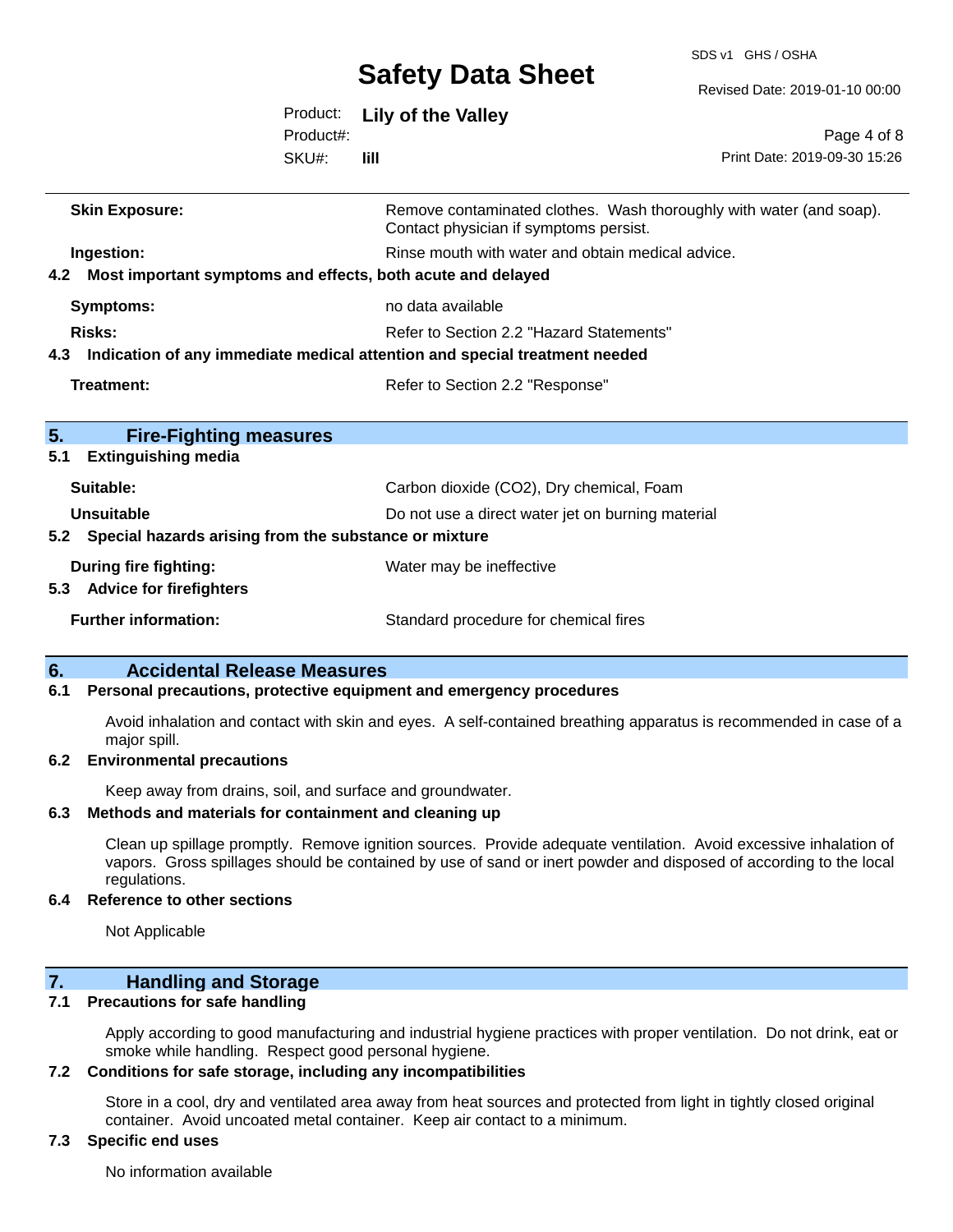Revised Date: 2019-01-10 00:00

# Product: **Lily of the Valley** Product#:

SKU#: **lill**

Page 5 of 8 Print Date: 2019-09-30 15:26

| ō.                             |                   | <b>Exposure Controls/Personal Protection</b>                                                                                             |                  |       |                                 |                         |
|--------------------------------|-------------------|------------------------------------------------------------------------------------------------------------------------------------------|------------------|-------|---------------------------------|-------------------------|
| 8.1 Control parameters         |                   |                                                                                                                                          |                  |       |                                 |                         |
| <b>Exposure Limits:</b>        |                   |                                                                                                                                          |                  |       |                                 |                         |
| <b>Component</b>               |                   |                                                                                                                                          | ACGIH<br>TWA ppm | ACGIH | <b>OSHA</b><br>STEL ppm TWA ppm | <b>OSHA</b><br>STEL ppm |
| 84-66-2                        | Diethyl phthalate |                                                                                                                                          | 5                |       |                                 |                         |
| 140-11-4                       | Benzyl acetate    |                                                                                                                                          | 10               |       |                                 |                         |
| <b>Engineering Controls:</b>   |                   | Use local exhaust as needed.                                                                                                             |                  |       |                                 |                         |
|                                |                   | 8.2 Exposure controls - Personal protective equipment                                                                                    |                  |       |                                 |                         |
| Eye protection:                |                   | Tightly sealed goggles, face shield, or safety glasses with brow guards and side shields, etc.<br>as may be appropriate for the exposure |                  |       |                                 |                         |
| <b>Respiratory protection:</b> |                   | Avoid excessive inhalation of concentrated vapors. Apply local ventilation where appropriate.                                            |                  |       |                                 |                         |
| <b>Skin protection:</b>        |                   | Avoid Skin contact. Use chemically resistant gloves as needed.                                                                           |                  |       |                                 |                         |
|                                |                   |                                                                                                                                          |                  |       |                                 |                         |

## **9. Physical and Chemical Properties**

**8. Exposure Controls/Personal Protection** 

### **9.1 Information on basic physical and chemical properties**

| Appearance:                  | Liquid                          |
|------------------------------|---------------------------------|
| Odor:                        | Conforms to Standard            |
| Color:                       | Colorless to Yellow Tint (G0-1) |
| <b>Viscosity:</b>            | Liquid                          |
| <b>Freezing Point:</b>       | Not determined                  |
| <b>Boiling Point:</b>        | Not determined                  |
| <b>Melting Point:</b>        | Not determined                  |
| <b>Flashpoint (CCCFP):</b>   | >200 F (93.33 C)                |
| <b>Auto flammability:</b>    | Not determined                  |
| <b>Explosive Properties:</b> | None Expected                   |
| <b>Oxidizing properties:</b> | None Expected                   |
| Vapor Pressure (mmHg@20 C):  | 0.0086                          |
| %VOC:                        | 0.01                            |
| Specific Gravity @ 25 C:     | 0.9890                          |
| Density @ 25 C:              | 0.9860                          |
| Refractive Index @ 20 C:     | 1.5090                          |
| Soluble in:                  | Oil                             |

# **10. Stability and Reactivity**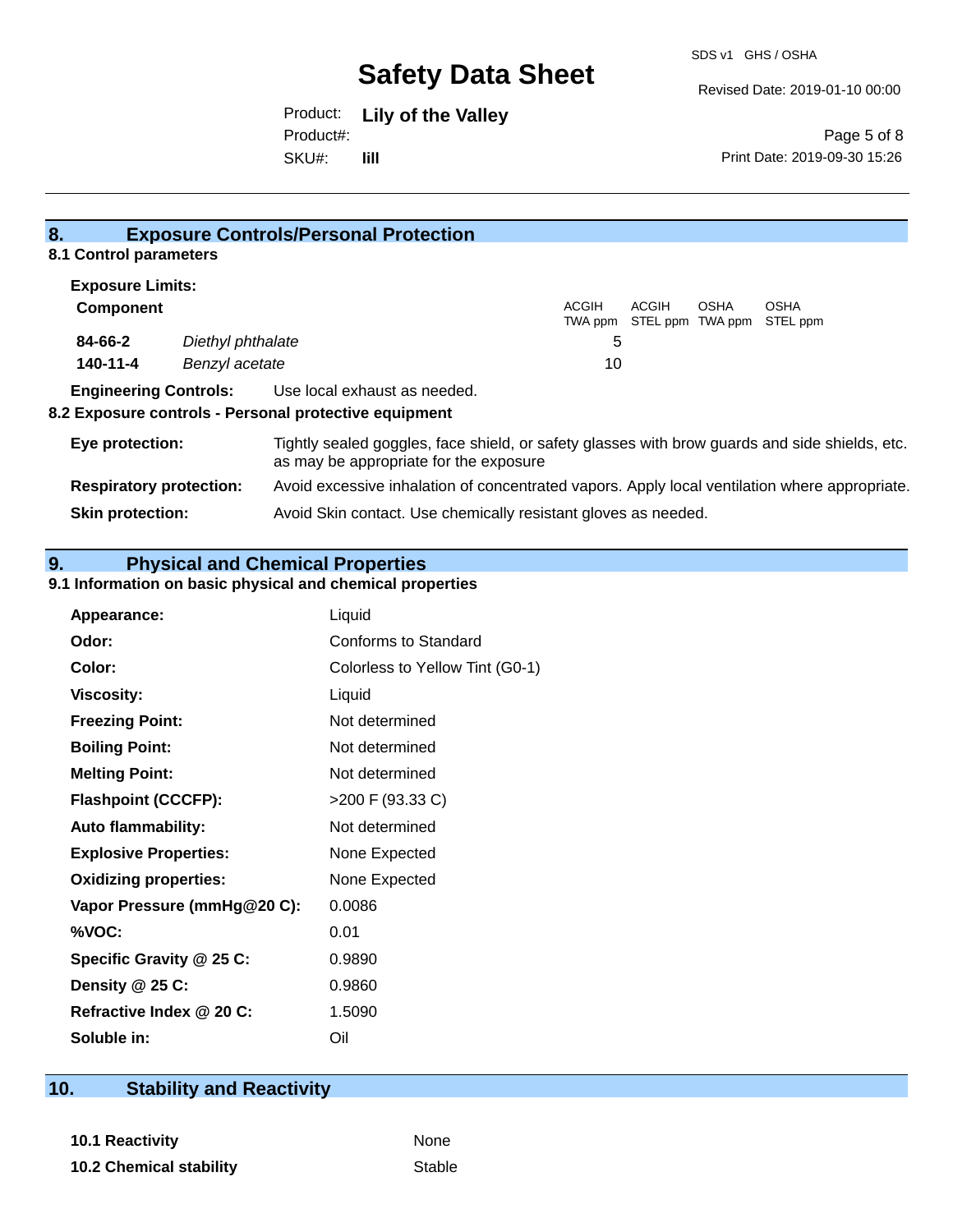SDS v1 GHS / OSHA

#### Revised Date: 2019-01-10 00:00

| Product: Lily of the Valley |  |  |
|-----------------------------|--|--|
| Product#:                   |  |  |

SKU#: **lill**

Page 6 of 8 Print Date: 2019-09-30 15:26

| 10.3 Possibility of hazardous reactions | None known                                         |
|-----------------------------------------|----------------------------------------------------|
| 10.4 Conditions to avoid                | None known                                         |
| 10.5 Incompatible materials             | Strong oxidizing agents, strong acids, and alkalis |
| 10.6 Hazardous decomposition products   | None known                                         |

# **11. Toxicological Information**

## **11.1 Toxicological Effects**

Acute Toxicity Estimates (ATEs) based on the individual Ingredient Toxicity Data utilizing the "Additivity Formula"

| Acute toxicity - Oral - (Rat) mg/kg                | (LD50: 3215.4605) May be harmful if swallowed            |
|----------------------------------------------------|----------------------------------------------------------|
| Acute toxicity - Dermal - (Rabbit) mg/kg           | (LD50: 2818.3139) May be harmful in contact with skin    |
| Acute toxicity - Inhalation - (Rat) mg/L/4hr       | (LD50: 29.1229) May be harmful if inhaled                |
| <b>Skin corrosion / irritation</b>                 | May be harmful if inhaled                                |
| Serious eye damage / irritation                    | Causes serious eye damage                                |
| <b>Respiratory sensitization</b>                   | Not classified - the classification criteria are not met |
| <b>Skin sensitization</b>                          | May cause an allergic skin reaction                      |
| <b>Germ cell mutagenicity</b>                      | Not classified - the classification criteria are not met |
| Carcinogenicity                                    | Not classified - the classification criteria are not met |
| <b>Reproductive toxicity</b>                       | Suspected of damaging fertility or the unborn child      |
| Specific target organ toxicity - single exposure   | Not classified - the classification criteria are not met |
| Specific target organ toxicity - repeated exposure | Not classified - the classification criteria are not met |
| <b>Aspiration hazard</b>                           | Not classified - the classification criteria are not met |
|                                                    |                                                          |

# **12. Ecological Information**

## **12.1 Toxicity**

| Not classified - the classification criteria are not met |
|----------------------------------------------------------|
| Toxic to aquatic life with long lasting effects          |
| no data available                                        |
| no data available                                        |
|                                                          |
| no data available                                        |
| no data available                                        |
| no data available                                        |
| no data available                                        |
|                                                          |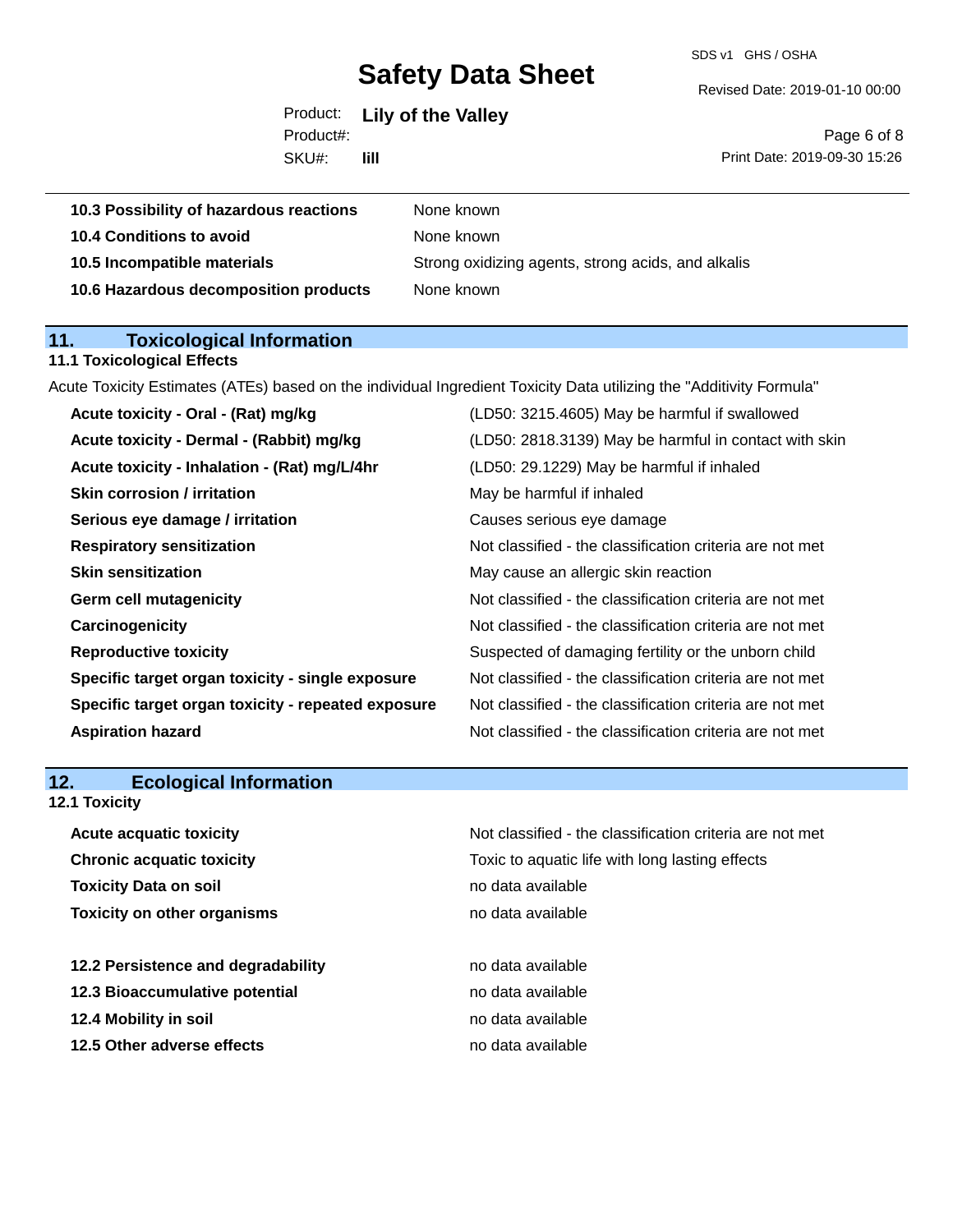Revised Date: 2019-01-10 00:00

Product: **Lily of the Valley** SKU#: Product#: **lill**

Page 7 of 8 Print Date: 2019-09-30 15:26

#### **13. Disposal Conditions**

#### **13.1 Waste treatment methods**

Do not allow product to reach sewage systems. Dispose of in accordance with all local and national regulations. Send to a licensed waste management company.The product should not be allowed to enter drains, water courses or the soil. Do not contaminate ponds, waterways or ditches with chemical or used container.

#### **14. Transport Information**

| <b>Marine Pollutant</b>                                       | Yes. Ingredient of greatest environmental impact:<br>122-40-7 : (10 - 20 %) : Amyl Cinnamal |                                     |                   |                 |               |
|---------------------------------------------------------------|---------------------------------------------------------------------------------------------|-------------------------------------|-------------------|-----------------|---------------|
| <b>Regulator</b>                                              |                                                                                             | <b>Class</b>                        | <b>Pack Group</b> | <b>Sub Risk</b> | UN-nr.        |
| U.S. DOT (Non-Bulk)                                           |                                                                                             | Not Regulated - Not Dangerous Goods |                   |                 |               |
| <b>Chemicals NOI</b>                                          |                                                                                             |                                     |                   |                 |               |
| <b>ADR/RID (International Road/Rail)</b>                      |                                                                                             |                                     |                   |                 |               |
| <b>Environmentally Hazardous</b><br>Substance, Liquid, n.o.s. |                                                                                             | 9                                   | Ш                 |                 | <b>UN3082</b> |
| <b>IATA (Air Cargo)</b>                                       |                                                                                             |                                     |                   |                 |               |
| <b>Environmentally Hazardous</b><br>Substance, Liquid, n.o.s. |                                                                                             | 9                                   | Ш                 |                 | <b>UN3082</b> |
| <b>IMDG (Sea)</b>                                             |                                                                                             |                                     |                   |                 |               |
| <b>Environmentally Hazardous</b><br>Substance, Liquid, n.o.s. |                                                                                             | 9                                   | Ш                 |                 | <b>UN3082</b> |

### **15. Regulatory Information**

**U.S. Federal Regulations**

| <b>TSCA (Toxic Substance Control Act)</b> | All components of the substance/mixture are listed or exempt |
|-------------------------------------------|--------------------------------------------------------------|
| 40 CFR(EPCRA, SARA, CERCLA and CAA)       | This product contains the following components:              |
| $201 - 550 - 6$ 10 - 20 %<br>84-66-2      | Diethyl phthalate                                            |
| <b>U.S. State Regulations</b>             |                                                              |
| <b>California Proposition 65 Warning</b>  | No Warning required                                          |
| <b>Canadian Regulations</b>               |                                                              |
| <b>DSL</b>                                | 100.00% of the components are listed or exempt.              |

### **16. Other Information**

#### **GHS H-Statements referred to under section 3 and not listed in section 2**

| H227 : Combustible liquid            | H302: Harmful if swallowed                                     |
|--------------------------------------|----------------------------------------------------------------|
| H316 : Causes mild skin irritation   | H317 : May cause an allergic skin reaction                     |
| H319 : Causes serious eye irritation | H320 : Causes eye irritation                                   |
| H400 : Very Toxic to aquatic life    | H401 : Toxic to aquatic life                                   |
| H402 : Harmful to aquatic life       | H410 : Very toxic to aquatic life with long lasting<br>effects |

H412 : Harmful to aquatic life with long lasting effects